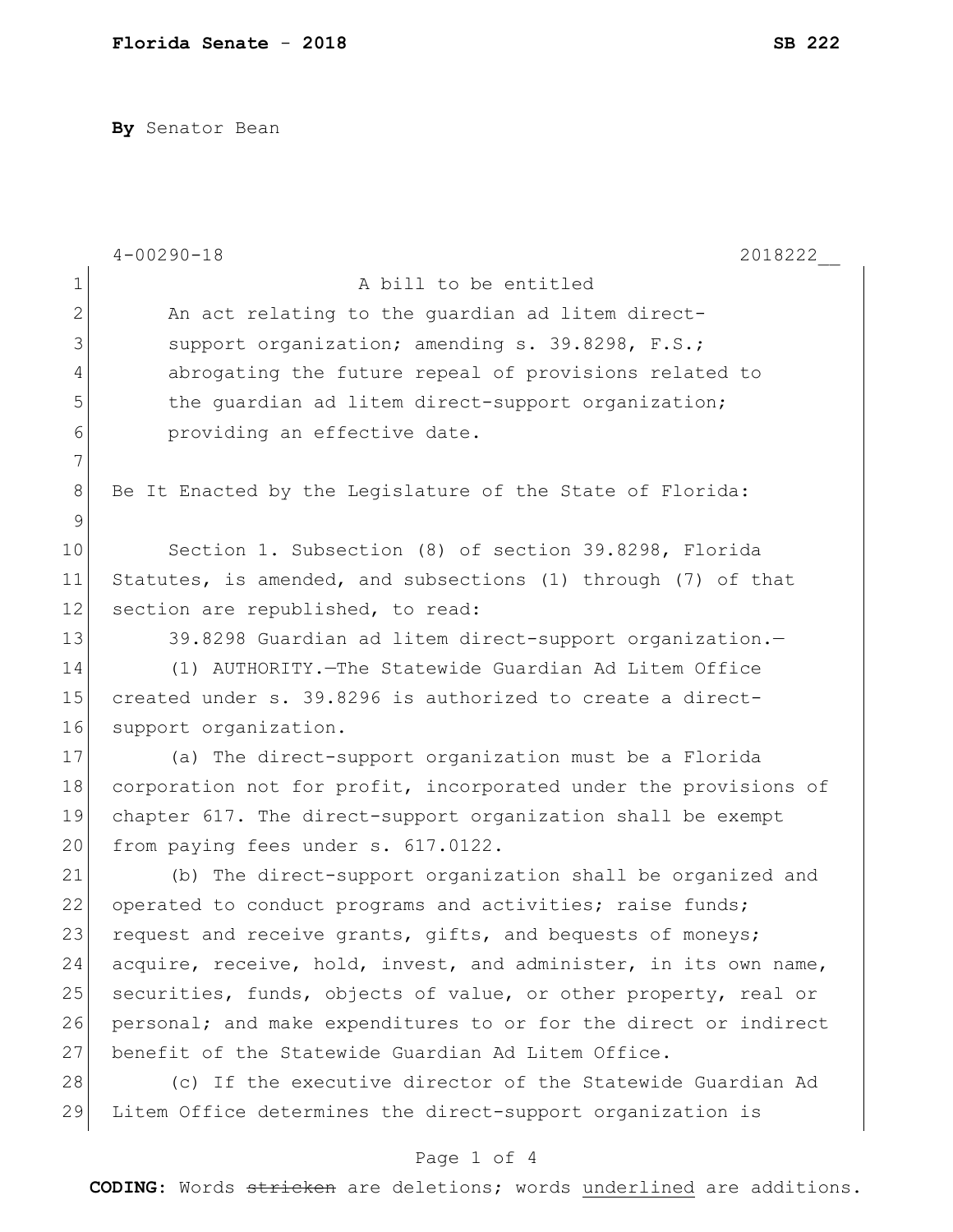4-00290-18 2018222\_\_ 30 operating in a manner that is inconsistent with the goals and 31 purposes of the Statewide Guardian Ad Litem Office or not acting  $32$  in the best interest of the state, the executive director may 33| terminate the contract and thereafter the organization may not 34 use the name of the Statewide Guardian Ad Litem Office. 35 (2) CONTRACT.—The direct-support organization shall operate 36 under a written contract with the Statewide Guardian Ad Litem 37 Office. The written contract must, at a minimum, provide for: 38 (a) Approval of the articles of incorporation and bylaws of 39 the direct-support organization by the executive director of the 40 Statewide Guardian Ad Litem Office. 41 (b) Submission of an annual budget for the approval by the 42 executive director of the Statewide Guardian Ad Litem Office. 43 (c) The reversion without penalty to the Statewide Guardian 44 Ad Litem Office, or to the state if the Statewide Guardian Ad 45 Litem Office ceases to exist, of all moneys and property held in 46 trust by the direct-support organization for the Statewide 47 Guardian Ad Litem Office if the direct-support organization 48 ceases to exist or if the contract is terminated. 49 (d) The fiscal year of the direct-support organization, 50 which must begin July 1 of each year and end June 30 of the 51 following year. 52 (e) The disclosure of material provisions of the contract 53 and the distinction between the Statewide Guardian Ad Litem 54 Office and the direct-support organization to donors of gifts, 55 contributions, or bequests, as well as on all promotional and 56 fundraising publications. 57 (3) BOARD OF DIRECTORS.—The executive director of the 58 Statewide Guardian Ad Litem Office shall appoint a board of

## Page 2 of 4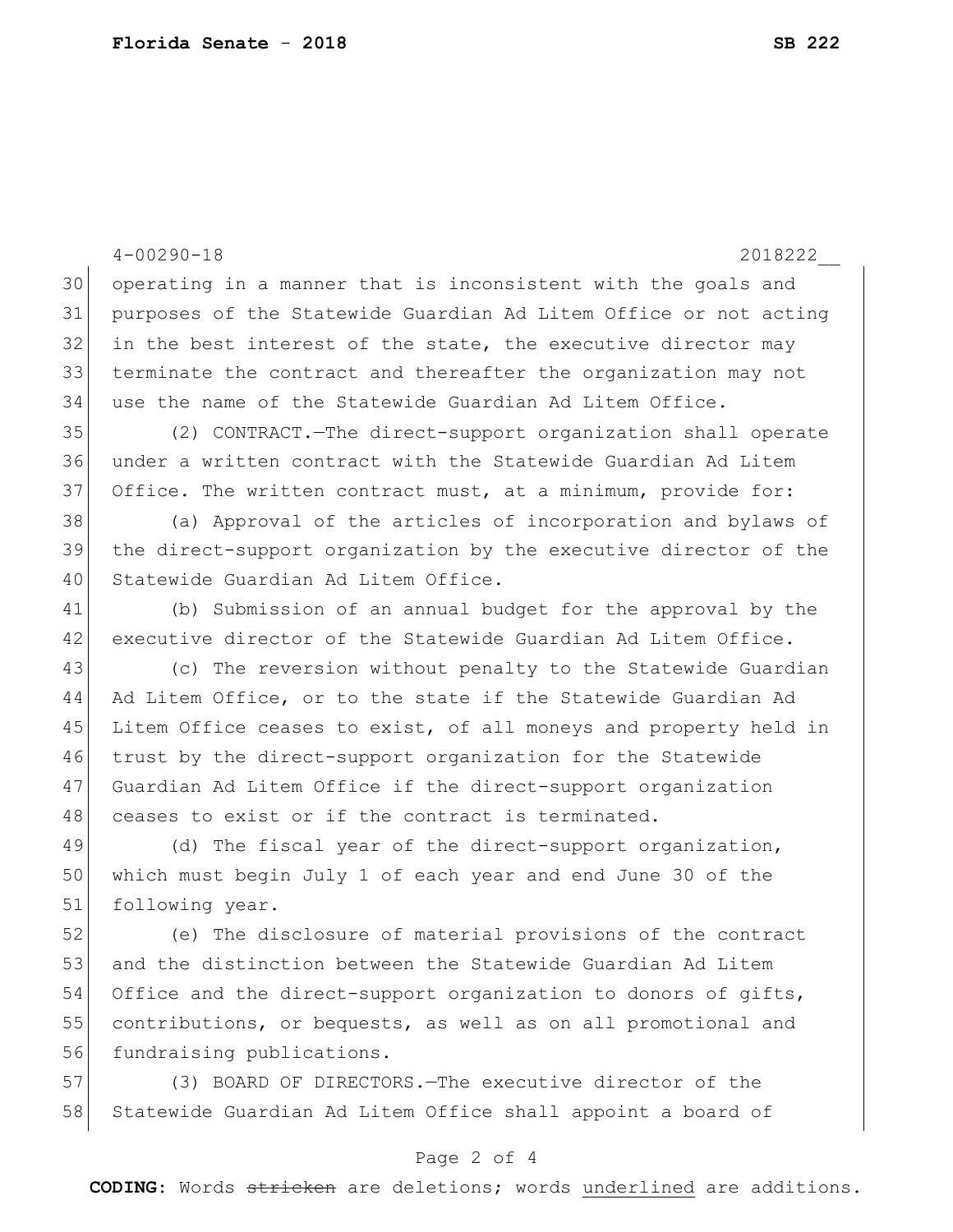|    | $4 - 00290 - 18$<br>2018222                                      |
|----|------------------------------------------------------------------|
| 59 | directors for the direct-support organization. The executive     |
| 60 | director may designate employees of the Statewide Guardian Ad    |
| 61 | Litem Office to serve on the board of directors. Members of the  |
| 62 | board shall serve at the pleasure of the executive director.     |
| 63 | (4) USE OF PROPERTY AND SERVICES. - The executive director of    |
| 64 | the Statewide Guardian Ad Litem Office:                          |
| 65 | (a) May authorize the use of facilities and property other       |
| 66 | than money that are owned by the Statewide Guardian Ad Litem     |
| 67 | Office to be used by the direct-support organization.            |
| 68 | (b) May authorize the use of personal services provided by       |
| 69 | employees of the Statewide Guardian Ad Litem Office. For the     |
| 70 | purposes of this section, the term "personal services" includes  |
| 71 | full-time personnel and part-time personnel as well as payroll   |
| 72 | processing.                                                      |
| 73 | (c) May prescribe the conditions by which the direct-            |
| 74 | support organization may use property, facilities, or personal   |
| 75 | services of the office.                                          |
| 76 | (d) Shall not authorize the use of property, facilities, or      |
| 77 | personal services of the direct-support organization if the      |
| 78 | organization does not provide equal employment opportunities to  |
| 79 | all persons, regardless of race, color, religion, sex, age, or   |
| 80 | national origin.                                                 |
| 81 | (5) MONEYS.-Moneys of the direct-support organization may        |
| 82 | be held in a separate depository account in the name of the      |
| 83 | direct-support organization and subject to the provisions of the |
| 84 | contract with the Statewide Guardian Ad Litem Office.            |
| 85 | (6) ANNUAL AUDIT. - The direct-support organization shall        |
| 86 | provide for an annual financial audit in accordance with s.      |
| 87 | 215.981.                                                         |

## Page 3 of 4